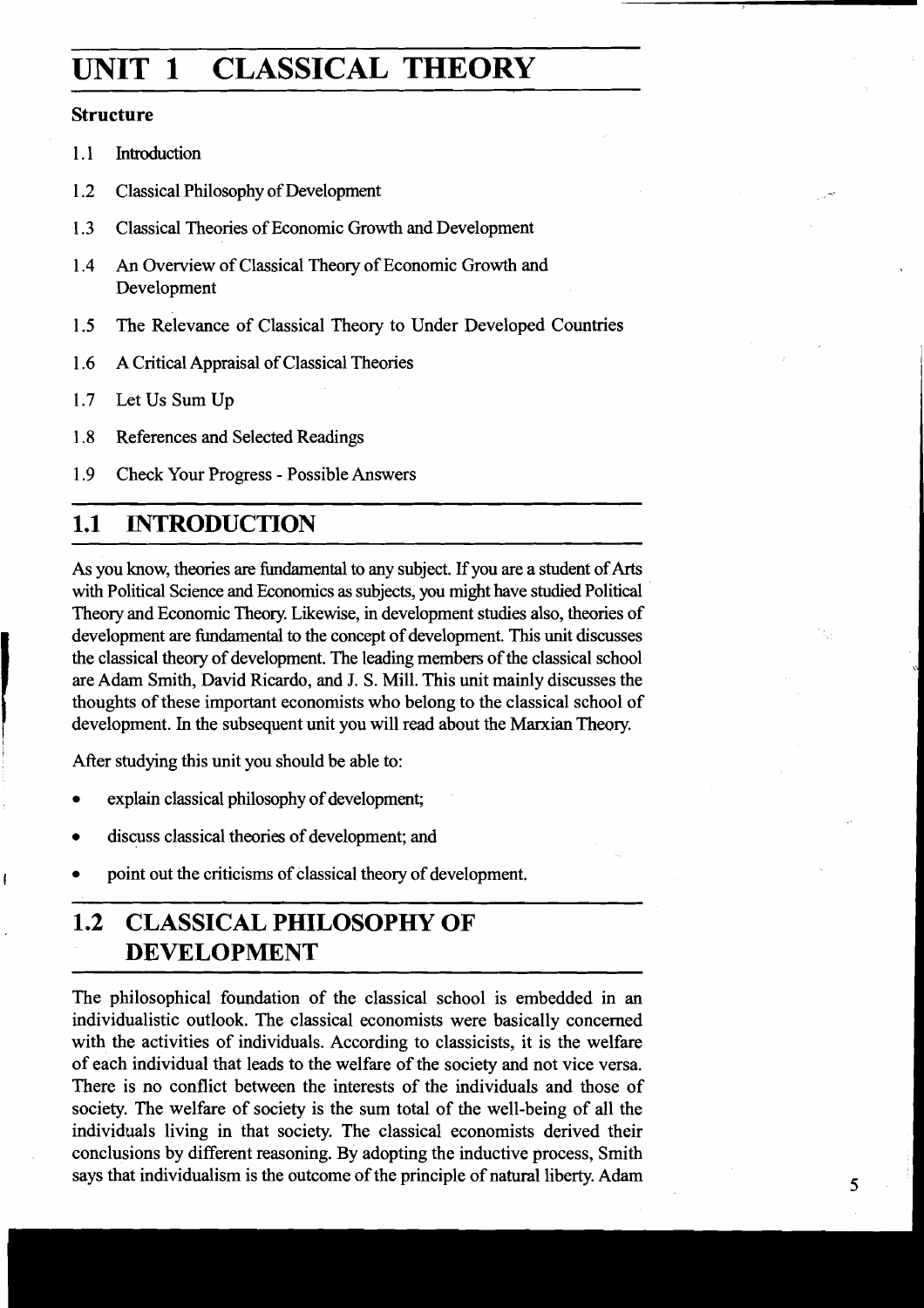**Theories of Development** says that individualism is the outcome of the principle of natural liberty. Adam Smith contends that when each individual acts freely, according to the natural laws operating within him, he maximizes his individual welfare and his society's welfare in the physical world. In Smith's view, the ideal economy is a self-regulating market system that automatically satisfies the economic needs of the people. He arrived at this conclusion more from his observations of individual behaviour and functioning of society **than** from some abstract principle. He describes the market mechanism as an "invisible hand'' that leads all individuals, in pursuit of their own self-interests, to produce the greatest benefit for society as a whole. He approves of only three fields for government action: defense, justice, and public works and institutions. **On** the other hand, classical economists such **as** Ricardo and **Bentham**  rejected the concepts of natural law and natural liberty, and derived their conclusions on the 'principle of utility'. According to this principle, each individual strives to **maximize** 'pleasure' in his various decisions.

> Another important aspect of the classical school of development is the doctrine of laissez-faire. The doctrine of laissez-faire upholds the idea of economic liberalism. In other words, it says: let the natural forces of the economic system work independently, and they will produce results beneficial to both the individual and to society. Guided by his philosophy of Naturalism and Optimism, Smith advocated a policy of economic liberty. This policy has both negative and positive arguments. Negative arguments are set against the interference of government in economic activities, while positive arguments demonstrated the desirability of free trade.

Smith gave two arguments in support of the doctrine of *laissez-faire*:

- i) Economic liberty allows for full and free working of the mechanism of the invisible hand in a competitive economy, which ensures the maximum national wealth
- ii) Economic liberty facilitates setting in forces which are responsible for the growth of the wealth of a country over a period of time.

Thus, the doctrine of natural order works in the economic field through the laws of the market and the laws of motion.

The classical economists are followers of the doctrine of laissez-faire. They criticized the mercantilist system of protection. Smith incorporated some of **<sup>1</sup>** the Physiocrats' ideas, including laissez-faire, into their economic theories, but rejected the idea that only agriculture was productive. The classical economists were against the subsidization of agriculture in the form of the Corn Laws. They rejected the mercantilist's protectionist policy of trade. They opposed all kinds of restrictions on economic activities. According to them, all economies function best under private initiatives and competitive conditions, rather than under state control. Individual action motivated by enlightened self-interest and regulated by competition tends to promote individual as well as social welfare. The classical economists opposed the system of relief, or subsidy, to the poor on the ground that it promoted laziness, and increased their family size. The economists in the classical school produced their "magnificent dynamics" during a period in which **6** capitalism was emerging fiom a post feudal society. A free market economy,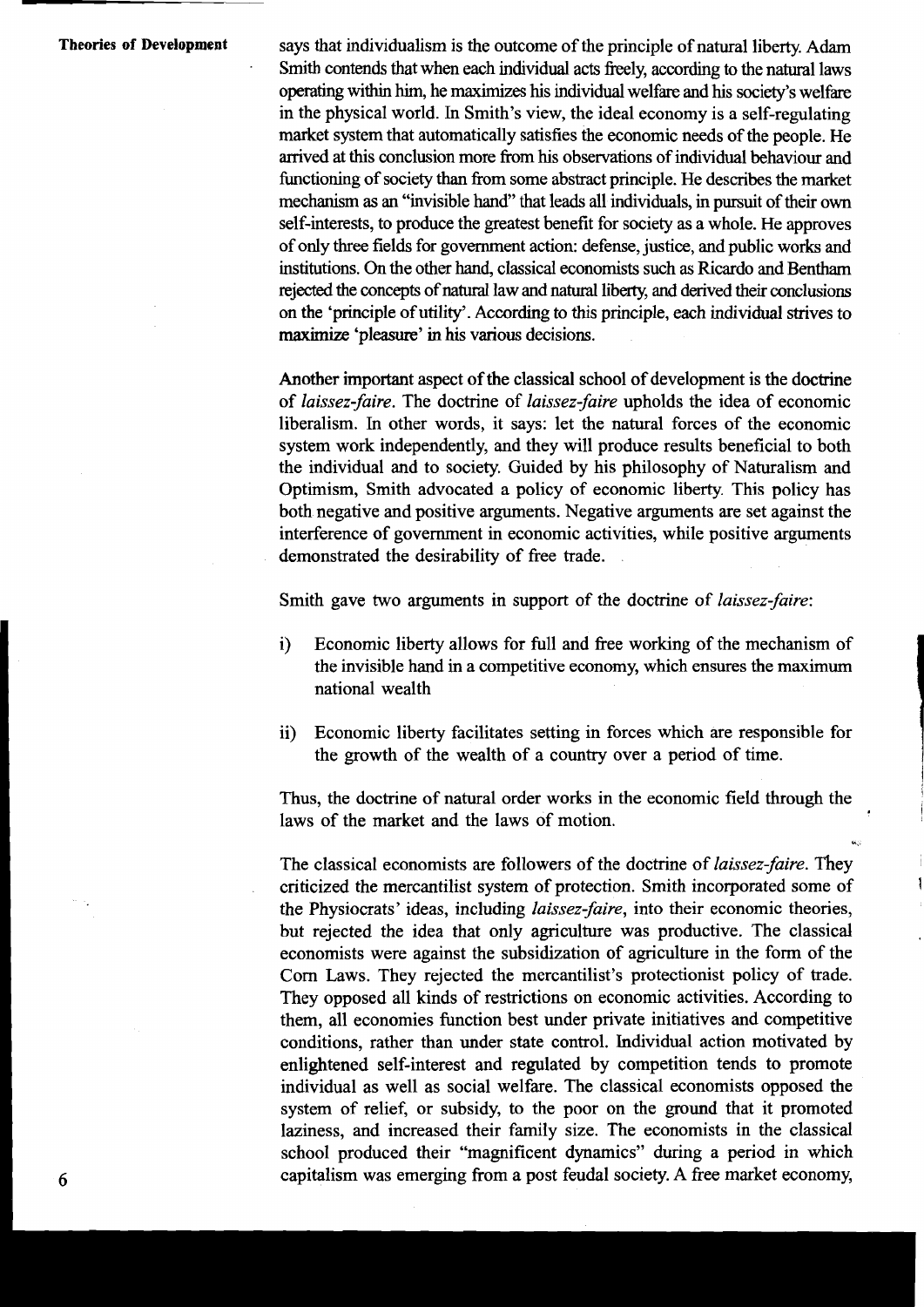which is also called the capitalist economy, has the following features

- a) individual actions are regulated by the forces of self-interest and competition
- b) production is organized by private individuals with a profit motive
- c) all goods and services of productive factors are brought for sale in the market.

The industrial revolution led to vast changes in society. These changes raised the question of how a society could be organized. The market economy posed theoretical as well as practical problems. On the theoretical side, the problem was to show how such **an** economy could develop and respond to the needs of society. On the practical side of public policy, the problem was whether to allow private forces to function freely, or to allow state intervention to achieve social objectives. The classical economists attempted to answer these questions.

The classical school of thought is further governed by the Law of Market. As mentioned earlier, according to Smith, the market is governed by two forces

a) self-interest (the chief stimulator of individual action)

b) competition (the beneficial outcome of the society).

The natural sentiment of self interest in a society of similarly motivated individuals results in competition. Through this automatic mechanism of competition, these individuals are driven to produce those goods which the society wants, in the quantities that society desires and at prices that the society is prepared to pay. Thus, the invisible hand of beneficial natural order is nothing but the automatic mechanism of a competitive market which regulates the economic activities to produce maximum social welfare.

Almost all the classical economists, except Malthus, accepted Say's formulation that: "Supply creates its own demand". Say's law implies three things

- **a)** Money is a veil: its only function is to serve as a medium of exchange
- b) General over production, or market glut, is impossible
- c) Full employment equilibrium is automatically ensured.

So, in this view, in the long run, there can never be a market glut. Therefore, the free economy always attains full employment equilibrium in the long run. Imbalance in the labour market is the result of imbalance in the goods market. Full employment equilibrium is automatically restored by free market forces.

Now that you are familiar with the classical philosophy of development, try and answer the following questions in *Check Your Progress I.* 

#### **Check Your Progress 1**

 $\overline{\tau}$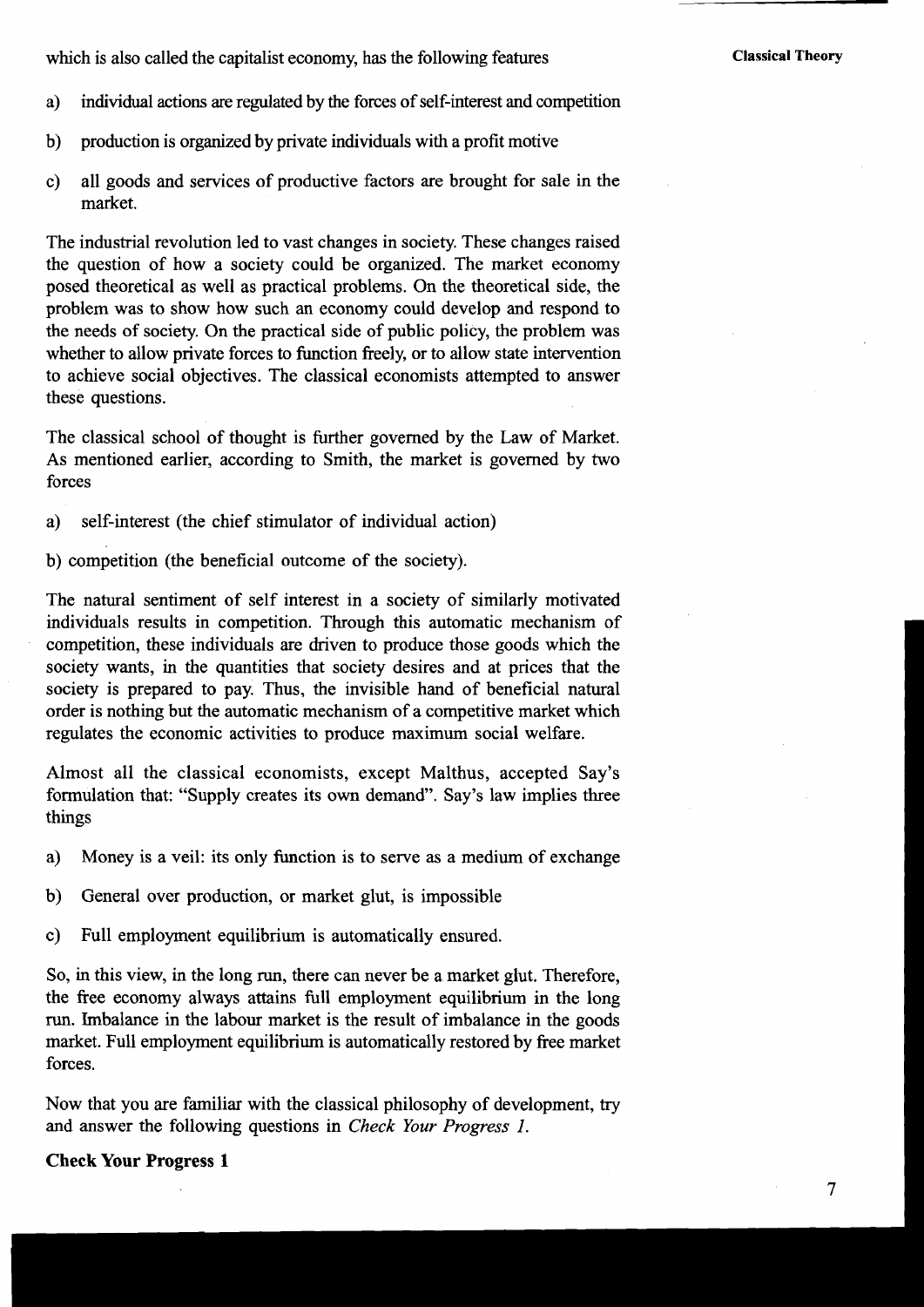- 
- **Theories of Development Note:** a) Write your answer in about 50 words.
	- b) Check your answers with possible answers given at the end of the unit.

I) Explain the doctrine of laissez-faire.

2) Discuss Adam Smith's argument in favour of laissez-faire.

### **CLASSICAL THEORIES OF ECONOMIC**   $1.3$ **GROWTH AND DEVELOPMENT**

The classical economists were primarily concerned with the dynamics of economic growth of a capitalist economy. In their view, population growth and capital accumulation are the necessary conditions of growth. The forces of diminishing returns and technological advancements determine the pace of economic growth. Capital accumulation, which itself is determined by the rate of profit, on one hand, creates a demand for labour, and, on the other, fosters technological improvements by facilitating the division of labour. Population, which tends to grow rapidly, increases the demand for food. Food production is subject to diminishing returns. Thus, we have two forces working in opposite directions: technological advancements promoting growth on one side, and the eventuality of diminishing returns that retard growth on the other. Thus, the long **run** trend of the economy depends upon the relative strength of these two forces.

The three theories of economic growth that are based on the classical school of thought are:

**a) The Optimistic Theory** (Adam Smith): According to Smith, the process of development never comes to an end. Capital accumulation has two favourable effects. On one hand, it facilitates technological progress by making division of labour possible. On the other, it expands markets by increasing wages. Thus, economic growth continues forever.

Smith's optimism is because

- i) He took into consideration that machines are complementary to labour, but neglected the labour-replacing effect of technology
- ii) He assumed constant returns, and bypassed the gloomy effects of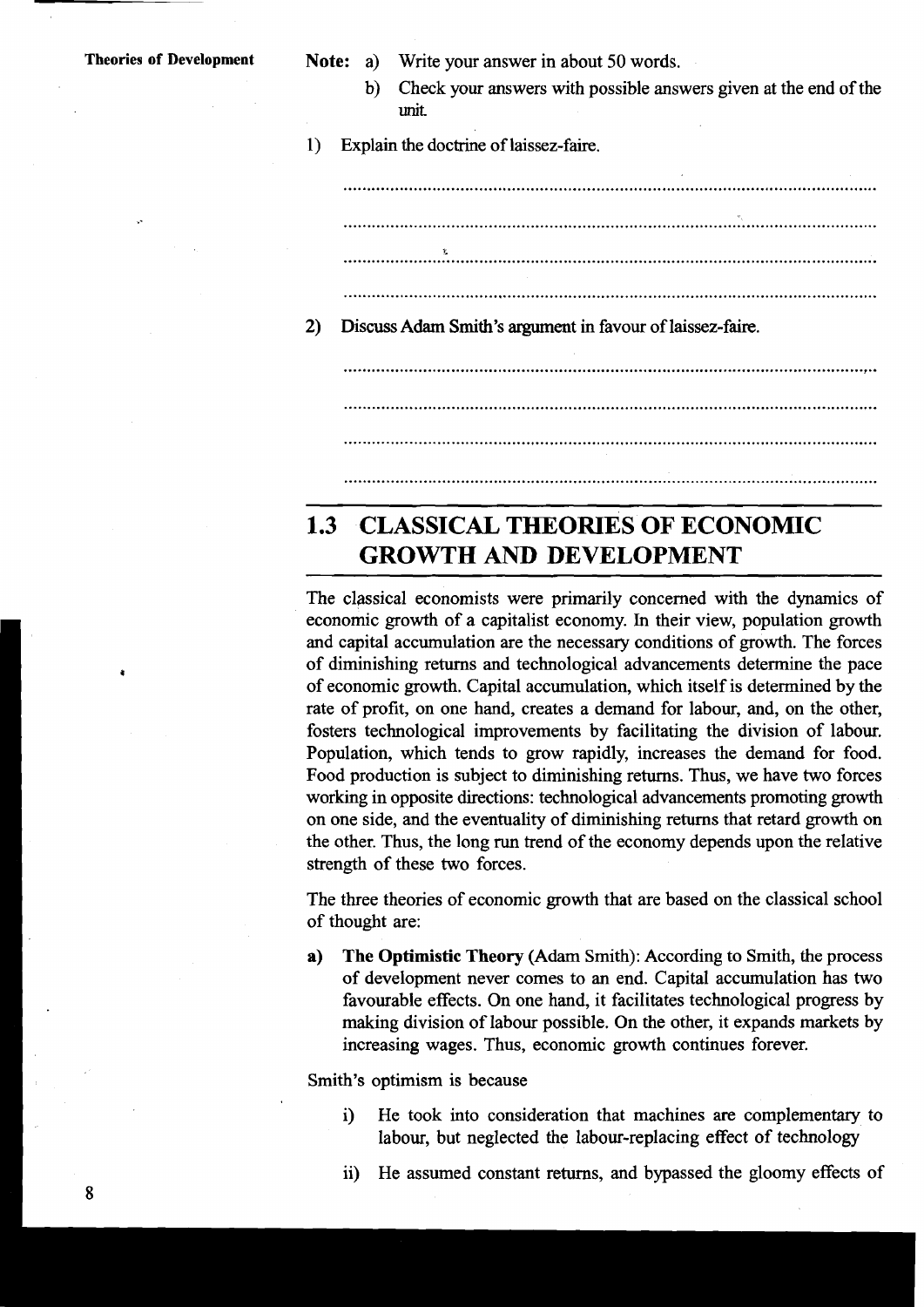diminishing return

- ii) He focused on aggregate wealth resulting from division of labour, economies of scale and the invisible hand.
- **b) The Pessimistic Theory** (Ricardo, Malthus): Ricardo and Malthus were pessimistic in their vision of the long run process of growth. Ricardo was less concerned about growth, and more about income distribution and trade. The Ricardian growth model emphasized the limits to growth imposed by the scarcity of land. Malthus maintained that the geometric growth of the population would outrun the arithmetical growth of food production. As a result, the process of economic growth would come to a standstill. The limits to growth are posed by land and population growth.
- **c) The Moderate Theory** (J.S.Mi11): Mill followed the middle path. On one hand, refused to accept the Pessimistic theory due to two reasons. First, he hoped that the growing popularity and effectiveness of moral restraint would lighten the problem of over-population. Second, he was confident of a cultural change that would occur and would slacken the acquisitive spirit of society. However, Mill was not optimistic. He did not believe in the favourable effects of technological improvements. These improvements, themselves, are subject to diminishing returns.

#### **Adam Smith's Growth Model**

Adam Smith's theory of economic development is derived from his famous book The *Wealth* of *Nations.* The main points of his theory of economic development are

- Natural law
- *Laissez-faire*
- The division of labour
- Capital accumulation  $\bullet$

Adam Smith advocated natural law in economic affairs. He opposed any government intervention in economic affairs of a country. He was a staunch free trader and advocated the policy of *laissez-jaire* in economic affairs. He opined that natural laws are superior to law of states.

Adam Smith recognized three factors of production, namely land, labour, and capital

- $Y = f(K, L, N)$
- $Y = Income$
- $K =$  Stock of Capital
- $L =$  Labour Force
- $N =$  Land

In Smith's growth model, the process of development is initiated by the employment of productive labour, accelerated by the division of labour, and regulated by capital accumulation. The determinants of economic growth are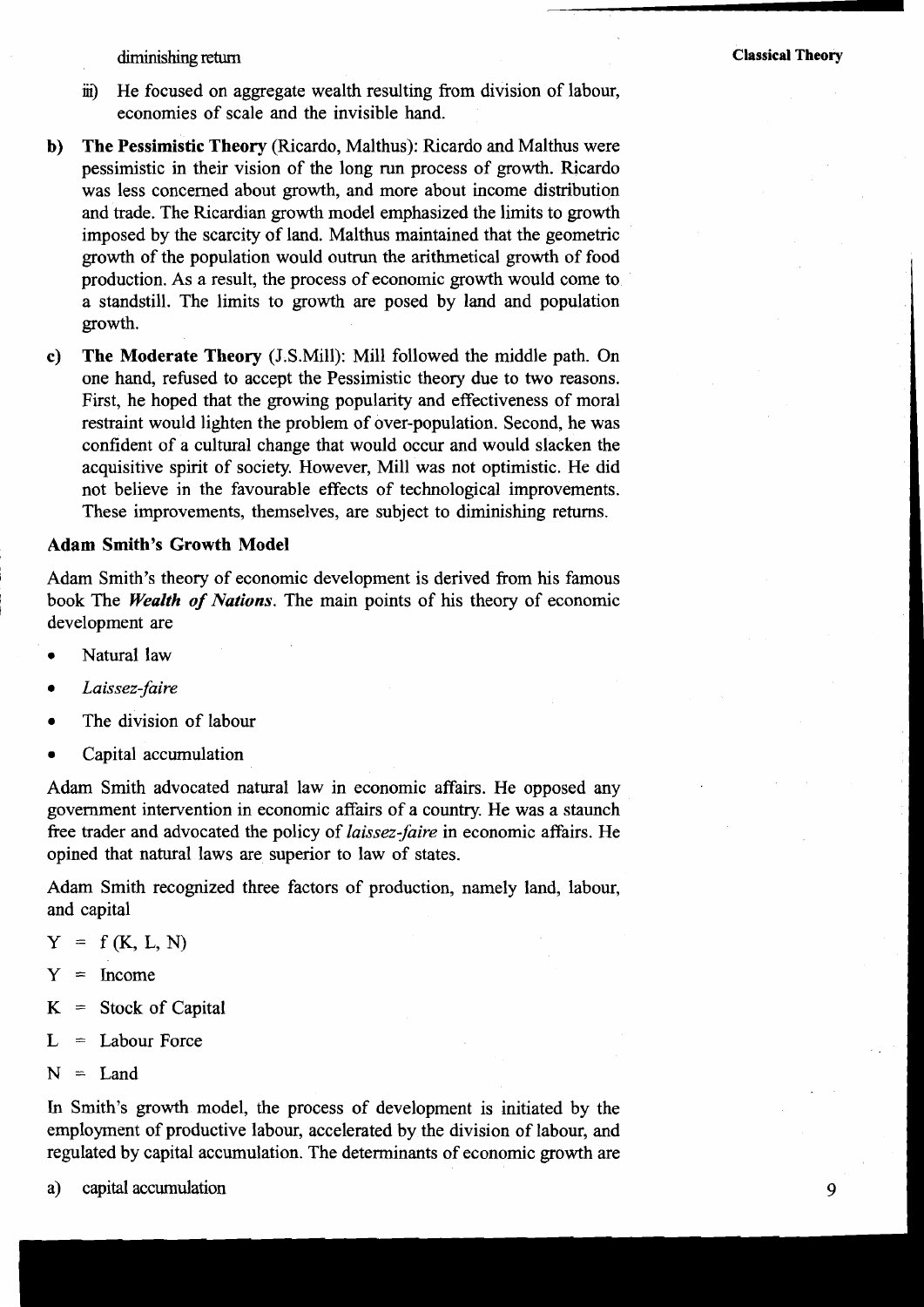- **Theories of Development** b) the size of the working population
	- c) the extent of ihe market.

Smith's dynamics of the growth process can be understood with the help of the following three propositions

- **9** a rise in capital accumulation raises the ratio of productive to unproductive workers
- i) increased demand for a work force raises the wage rate above the subsistence level which, in turn, increases the supply of the work force
- ii) an increase in the working population enlarges the size of the market, and widens the scope of division of labour.

Given adequate market possibilities and the basis for the capital accumulation, a division of labour takes place which increases the productivity of labour. The increased productivity of labour enhances national income, and enlarges the size of the working population. Both these elements widen market possibilities, and broaden the base for capital accumulation. This further increases the scope for the division of labour. Thus, the system becomes self-sustaining and cumulative. Smith observed that farmers, producers, and businessmen are the key agents of economic growth. It is the free trade, enterprise, and competition that led farmers, producers, and businessmen to expand the market; and which subsequently makes economic development interrelated. and businessmen to expand the mare<br>development interrelated.<br>**I The Ricardian Dynamic Model**<br>Ricardo was concerned with a dyn

Ricardo was concerned with a dynamic analysis. His theory of distribution was closely connected with the theory of growth. According to him the tendency to accumulate capital is the prime motive force in the process of economic growth Capital accumulation means saving, and saving is regulated by the power to save and the will to save. The power to save depends upon the net income or the amount of the surplus over the total product necessary to maintain labour's subsistence level. The will to save depends upon the rate of profit. If the rate of profit is high, the capitalist will tend to consume less, and save more, and, **vice versa.** Thus, capital accumulation is an increasing function of net income.

Capital accumulation increases the demand for labour by pushing up market wages. Rising wages lead to the growth of population which in turn brings wages to the equilibrium level of subsistence minimum. The marginal product (or, total product-less-rent) of capital and labour falls as a consequence of the law of diminishing returns. Thus, real wages being constant at the subsistence level, a fall in the marginal product means that the relative share of labour (wages) increases and the relative share of capital (profits) falls. Out of these profits, again, there will be capital accumulation, but at a reduced rate, because profits will have fallen. The process of growth will continue until the profits fall to zero. At this stage, capital accumulation stops, the progress of economy halts, and the system reaches a stationary state.

In the Ricardian analysis, two more forces determine the pattern of development. They are: the law of population and the law of diminishing returns. The rate of capital accumulation regulates the demand for labour, and the demand for labour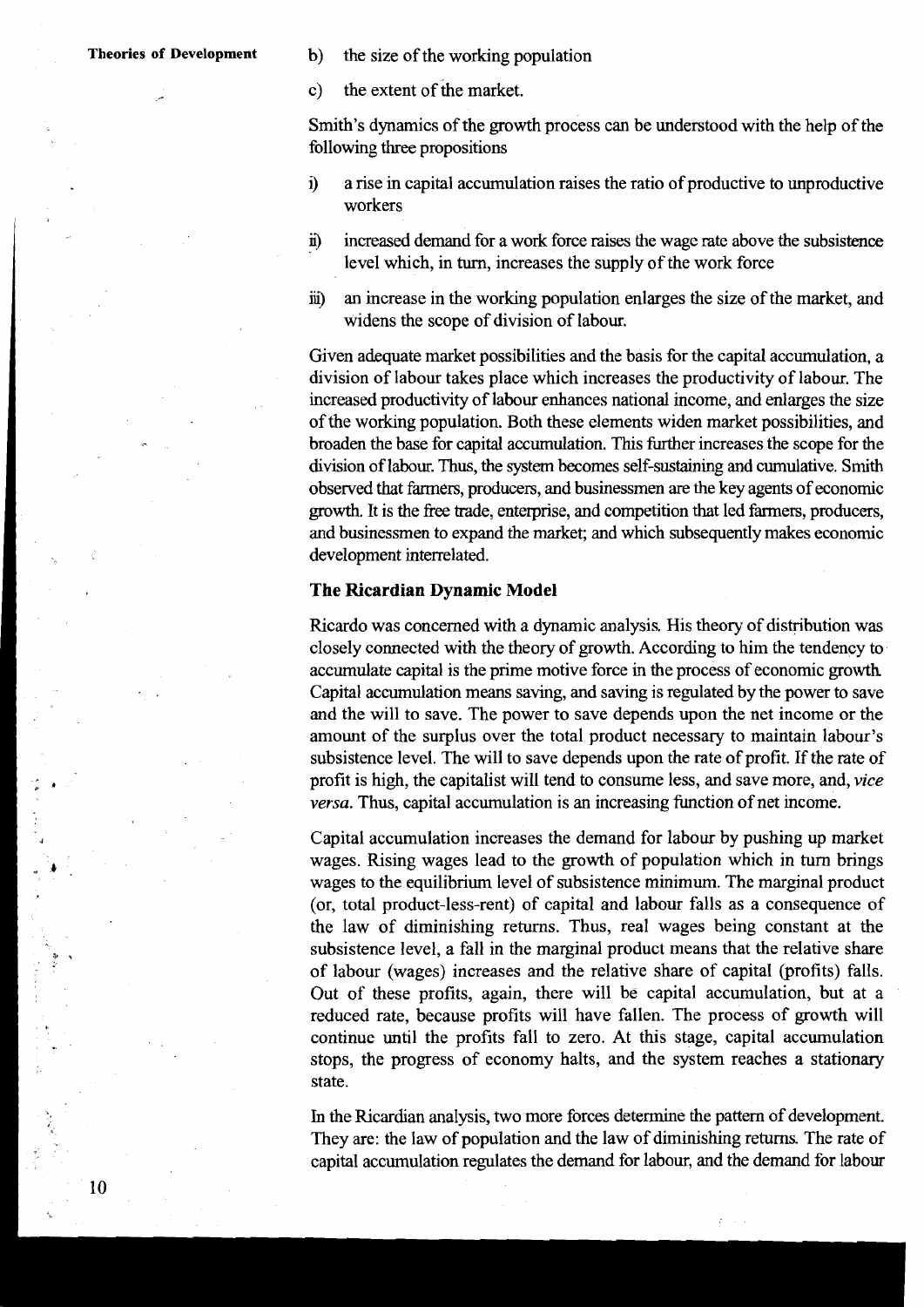regulates the rate of population growth. Diminishing returns can be remedied by technological improvements. But, Ricardo believes that technological progress is also subject to the law of diminishing returns. Thus, in the long run, the law of diminishing returns must operate and productivity must fall.

The other two important edifices of the Ricardian model are the Law of Rent and the Corn Laws. The Law of Rent is based on the observation that the differing fertility of land yields unequal profit to the capital and on the labour that is applied on it. As far as the Corn Laws is concerned, Ricardo was against the Corn Laws. The Corn Laws were important tariffs designed to support domestic corn prices against competition from less expensive foreign imports. The Corn Laws aimed at enhancing the profits of the landowners. Ricardo believed that higher tariffs would shift the distribution of income in favour of the landlords.

#### **Malthusian Theory of Development**

T. R. Malthus pioneered the theory of population and linked it with development. According to Malthus, population growth is the end product of the whole process of economic development. However, the increase in population cannot take place without proportionate increase in wealth. He was of the opinion that mere increase in population cannot provide a stimulus to economic expansion. In his view, population growth promotes development only when it brings an increase in effective demand.

Malthus contended that the process of growth is not automatic and easy. It needs a conscious deliberate effort on the part of the people to promote growth. He did not see any movement of the economy towards a stationary state, but, he emphasized that the economy may reach slumps many times before it achieved an optimum level of development. Therefore, the process of development consists of many ups and downs, and the journey is not a smooth one.

#### **The Components of Malthusian Theory**

The various components of Malthusian theory are

- **<sup>I</sup>i) Population Growth and Economic Development:** The Malthusian principle of population states that the population increases faster than the food supply. According to Malthus, population growth will promote economic development only when it increases the effective demand, and it is the increase in effective demand which will lead to increase in wealth.
- ii) Factors in Economic Development: According to Malthus the size of potential gross national product depends on land, labour, capital, and organization. When these four factors are combined in the right potential gross national product depends on land, labour, capital, and organization. When these four factors are combined in the right proportion, they maximize production in the agriculture and industrial sectors. The increase in production in the agriculture and industrial sector could be brought about thorough the accumulation of capital, fertility of soil, and technological progress.
	- **iii) Capital Accumulation:** According to Malthus, capital accumulation is the most important determinant of economic growth. Capital is indispensable to development. He was of the opinion that 'no permanent and continued increase in wealth can take place without increase in capital'. The prime source of accumulation of capital is profit which is generated through savings.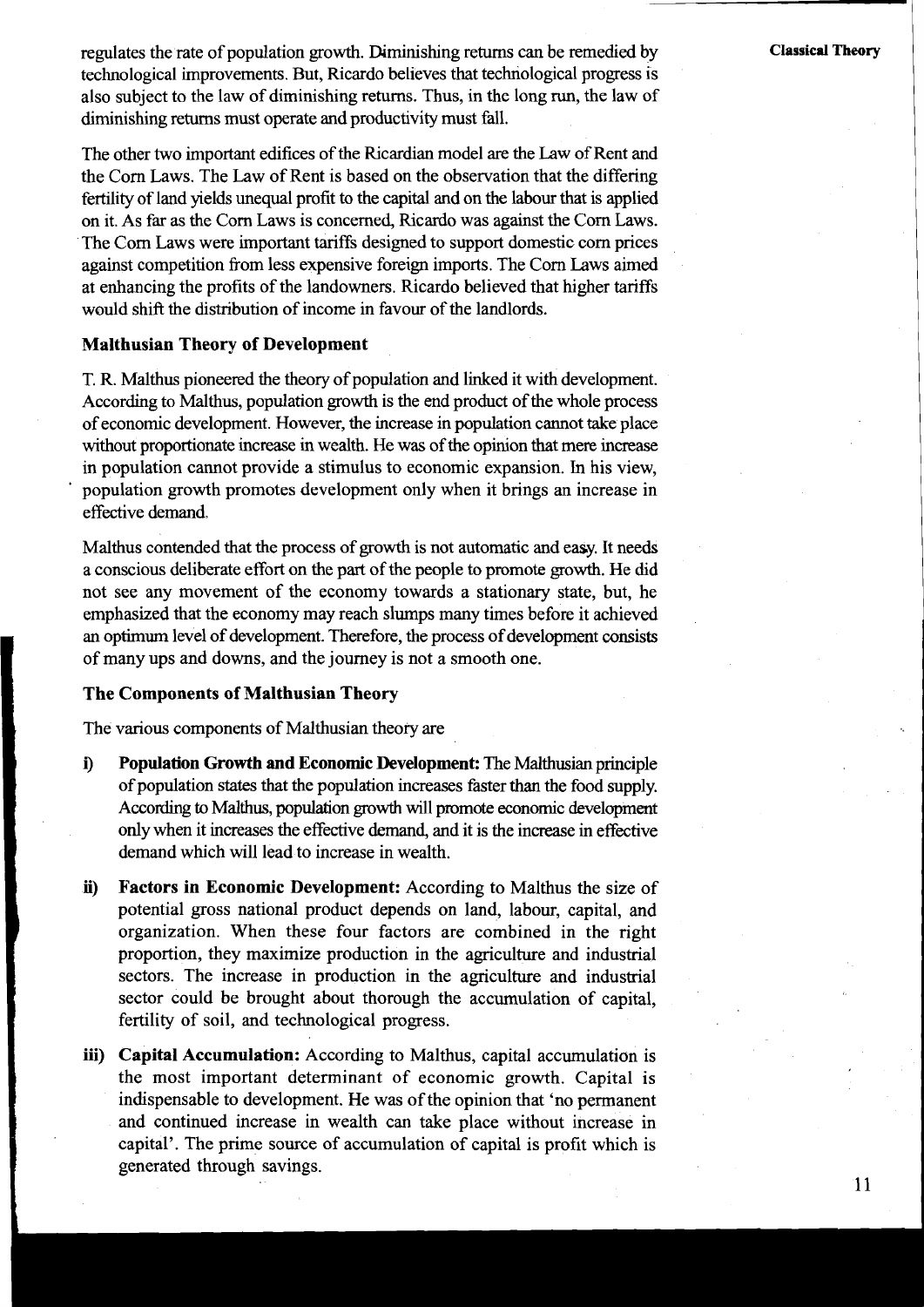- **Theories of Development iv) The Role of Production and Distribution:** Malthus regarded production and distribution, the two vital elements of wealth generation. Their appropriate combination will lead to a faster rate of increase of wealth. The potentiality of economic development depends on the appropriate strategy of production and its distribution.
	- **v) The Role of Foreign Trade:** Malthus assigned adequate importance to foreign trade in speeding up economic growth. It provides incentives for investing as it leads to the expansion of market for goods produced.
	- **vi) Economic Stagnation:** According to Malthus, the supply of labour is inelastic in the short run. In this case, the supply of capital increases faster than the increase in population, and this may lead to an increase in wages. However, he believed that rise in wage does not lead to an increase in effective demand because workers prefer leisure to increased consumption. As a result, prices fall, profits decline, investment falls, and, consequently, accumulation of capital is constrained. This state of affairs leads to economic stagnation.

#### **J.S. Mill's Theory of Development**

J.S. Mill has made a significant contribution to the theory of economic development. According to Mill, economic development is a function of land, labour, and capital. He treated land and labour as original factors of production, and capital as the stock previously accumulated from the production of labour. According to him, the wealth of a nation increases production faster than the labour force. He also distinguished between productive consumption, and unproductive consumption. Productive consumption is that consumption which increases the productive power of the community,

The important constituents of Mill's theory of development are

- i) control of population growth
- ii) a wage fund

iii) The role of capital accumulation

- iv) rate of profit
- v) The role of the state
- vi) The stationary state

**Control of Population Growth:** Mill believed in the Malthusian Theory of Population. According to Mill, the tendency of a population is to increase faster than the means of living. Therefore, there is a need to restrict population growth in order to bring faster development.

**The Wage Fund:** According to Mill, the elasticity of labour supply is very high in response to rises in wages. Wages usually cross the subsistence level. Wages are paid out of capital, and, hence, they are limited by the existing fund of capital. Further, wages are determined by the demand and supply of labour. Any change in the wage rate is affected by the change in capital or population. Thus, the rise and fall in wages depends upon whether capital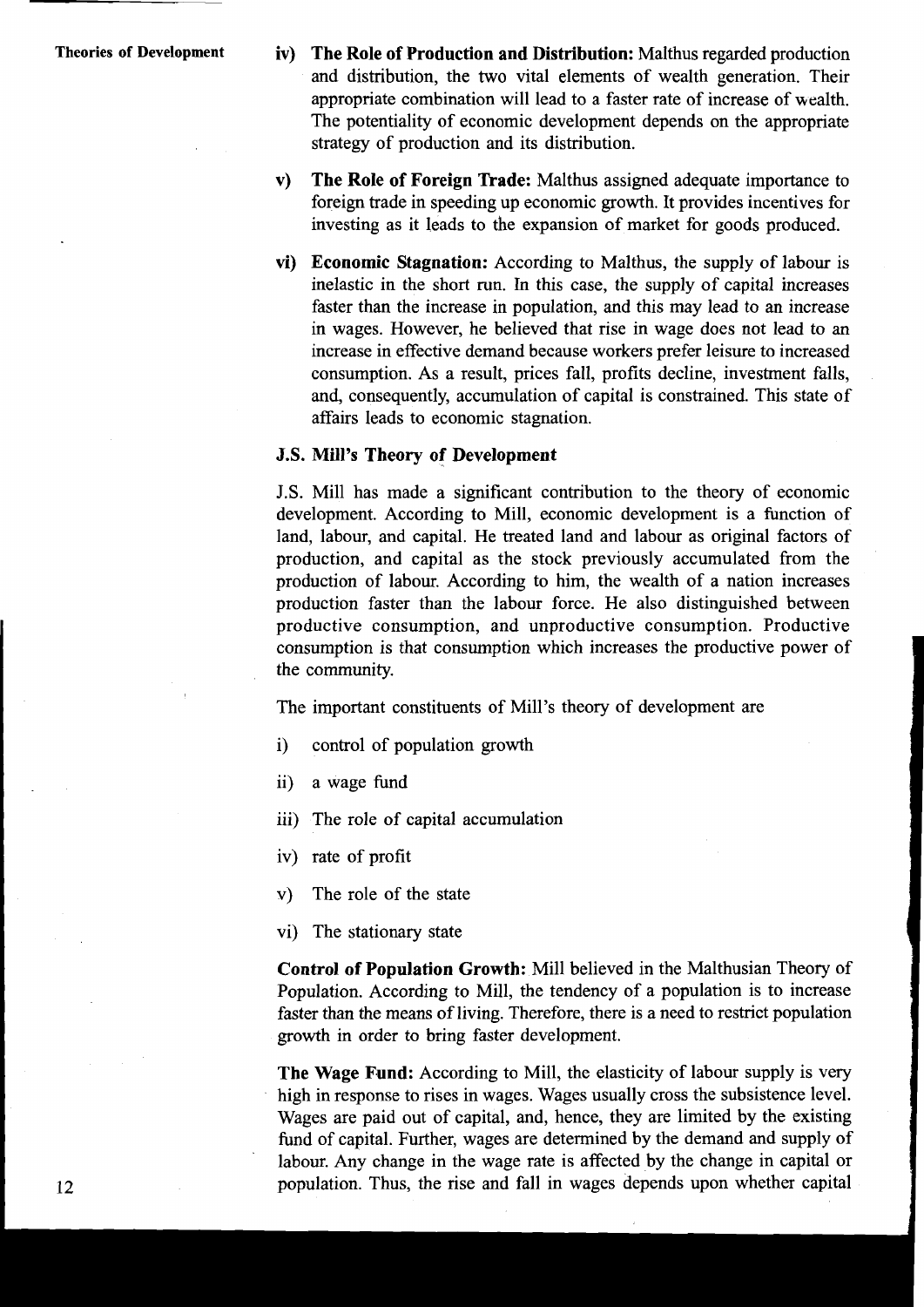grows faster than a population, or whether population grows faster than capital. Mill pointed out that an increase in consumption leads to a decline in investment. On the other hand, increases in investment lead to an increased wage fund, and this leads to economic progress. Mill believed that the wage fund depends upon the aggregate fund of capital, and the wages that are paid out of capital as advances.

<sup>I</sup>**The Role of Capital Accumulation:** Capital is defined as the previously accumulated stock of the products of formal labour: the higher the capital, the larger the size of wages and, thus, the higher the demand for productive labour. Capital is the result of savings, and savings means the abstinence from present consumption for the sake of future investment. According to Mill, capital accumulation depends upon

- i) the size of the fund that savings can make, and<br>ii) the strength of the disposition to save.
- the strength of the disposition to save.

Thus, capital is the kingdom of development, and it is the upshot of investment.

**The Rate of Profit:** According to Mill, the ultimate tendency in an economy is for the rate of profit to decline due to diminishing returns in agriculture, **1** and an increase in the population at a Malthusian rate. In the absence of , technical improvement in agriculture, and with a high population growth rate, the rate of profit is bound to decline, and the economy will approach a stationary state.

**The Role of State: J S.** Mill was an ardent supporter of *laissez faire* and a advocated a minimum role for the state in economic affairs. Mill was in favour of free trade, and against protectionism. He prescribed protection only for infant industries. In his view, the government has an important role to civilize citizens by providing educational facilities. However, he did not consider education as an investment in capital which stimulates economic. growth.

**The Stationary State:** The stationary state is a stage where there could be no increase in either population, or in the stock of capital. Profit becomes minimal. However, there would still be a rise in the standard of living because of improvements in the art of living, and increased leisure through technical progress. According to J.S. Mill the stationary state is imminent. He supported the stationary state as it leads to improvement in income distribution, and large remuneration for labour.

Now that you are familiar with the classical theories of economic growth and development, try and answer the following questions in *Check Your Progress 2.* 

#### **Check Your Progress 2**

**Note:** a) Write your answer in about 50 words.

b) Check your answers with possible answers given at the end of the unit.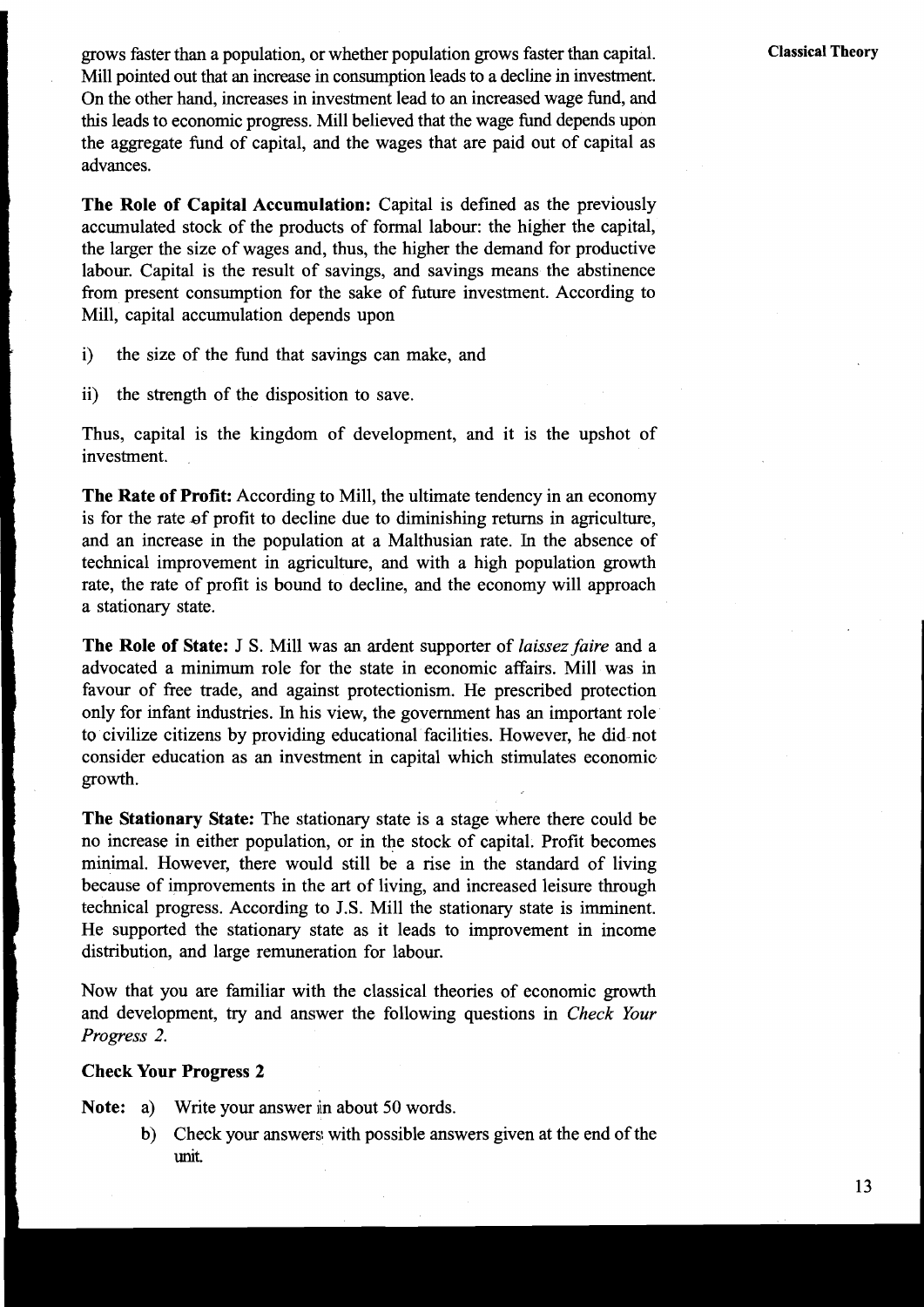.................................................................................................................. 2) What is Say's Law? 

### **1.4 AN OVERVIEW OF THE CLASSICAL THEORY OF ECONOMIC GROWTH AND DEVELOPMENT**

In the previous section we discussed the views of Adam Smith, Ricardo and J S Mill on the process of growth in capitalist economies. We have also explained the process in which a growing capitalist economy would reach stationary state. On several issues, there is little consensus among these economists. Therefore, it gives an impression that it may not be proper to give a single synthesized model and name it as the Classical Model.

However, it is clear that the classical economists had explained growth process in terms of rate of technological progress and population growth. In their view, technological progress continues for some time. but finally slows down and the falling rates of profits further prevent capital accumulation. It is at this stage that the economy slumps into stagnation. Sotne of the broad features of classical theory follow.

The classical theorists have postulated production, which can be written as:

 $Y = f(K, N, L, T)$ 

 $K =$  Capital

 $N =$  Labour Force

 $L =$ Land

 $T =$  Level of Technology

The output depends on the stock of capital, labour force, land, and level of technology. Technological progress is constrained by capital accumulation. Classical economists are of the opinion that, the process of technological progress was capital absorbing and therefore capital accumulation is a prerequisite for a steady advance of technology.

Investment depends on profit. Classical eccinomists opined that productive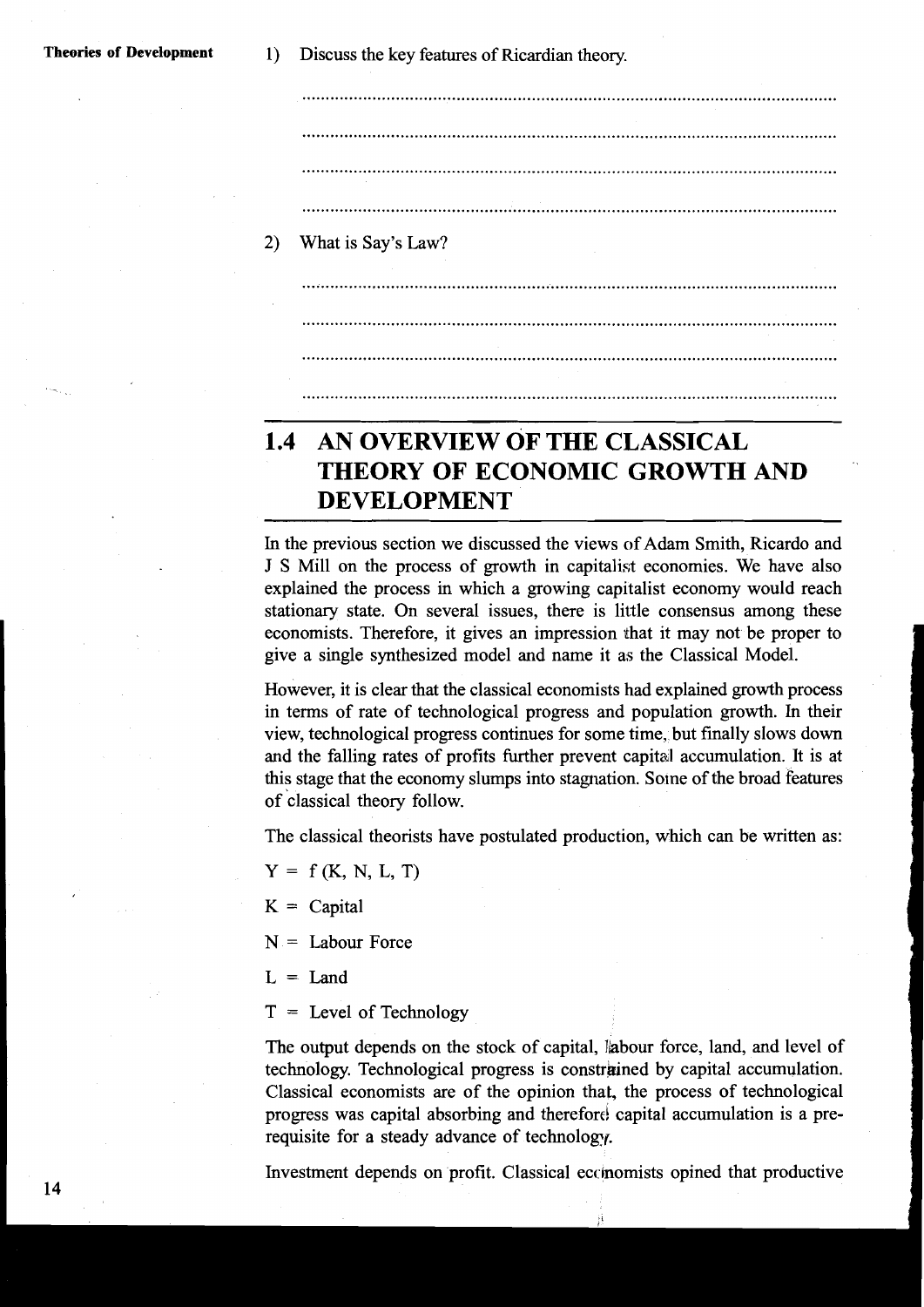activities are motivated by profit, and thus, any productive investment is guided by the profit motive.

The labour supply and technological progress determine the level of profit.

 $R = f(L, T)$ 

 $R =$  Profit

 $L =$  Labour Supply

**T** = Techonological Progress

According to classical economists, the level of profit is determined by the supply of the labour force, the population growth, and technological progress.

The size of labour force is constrained by the size of the Wage Fund.

 $L = f(W)$ 

 $L =$ Labour force

 $W = Wage$  fund

The classical economists asserted that it is the amount of money that is available to pay the wage bill that determines the population growth.

The wage fund is determined by the level of investment

$$
W = f(I)
$$

 $W = Wage$  fund

 $I =$  Investment

The wage fimd is defined **as** the amount of money available for paying wages to hired workers. It constitutes working capital, and is created out of savings.

According to classical economists, an increase in profits brings an increase in investment. This augments the capital stock, which, in turn, permits technological progress, and raises the wage fund. Increased wages lead to population growth, which raises labour costs (through diminishing returns to labour on land), and reduces profits. This circular process continues. As a result of reduced profits, investment falls, technological progress is retarded, wages decline, population **growth** slows, returns to labour on land increase, labour costs fall, and profits rise, and so on. In the long run, the classical economists envisaged a stationary, or stagnant state. In a mature economy, diminishing returns tend to outrun technological progress. Eventually, profits fall to such a low level that further investments stop, and wages and population cease to grow. This is termed the stationary state.

The circularity that we outlined above is even more apparent when we have the whole system before us. Let us look at a system of equations and its logic.

| 1)   Production       |  | $Q = f(L,K,S,T)$      |
|-----------------------|--|-----------------------|
| 2) $\vert$ Technology |  | $T = T(I)$            |
| $3)$   Investment     |  | $I = \Delta K = I(R)$ |
| 4) Profit             |  | $R = R(T, L)$         |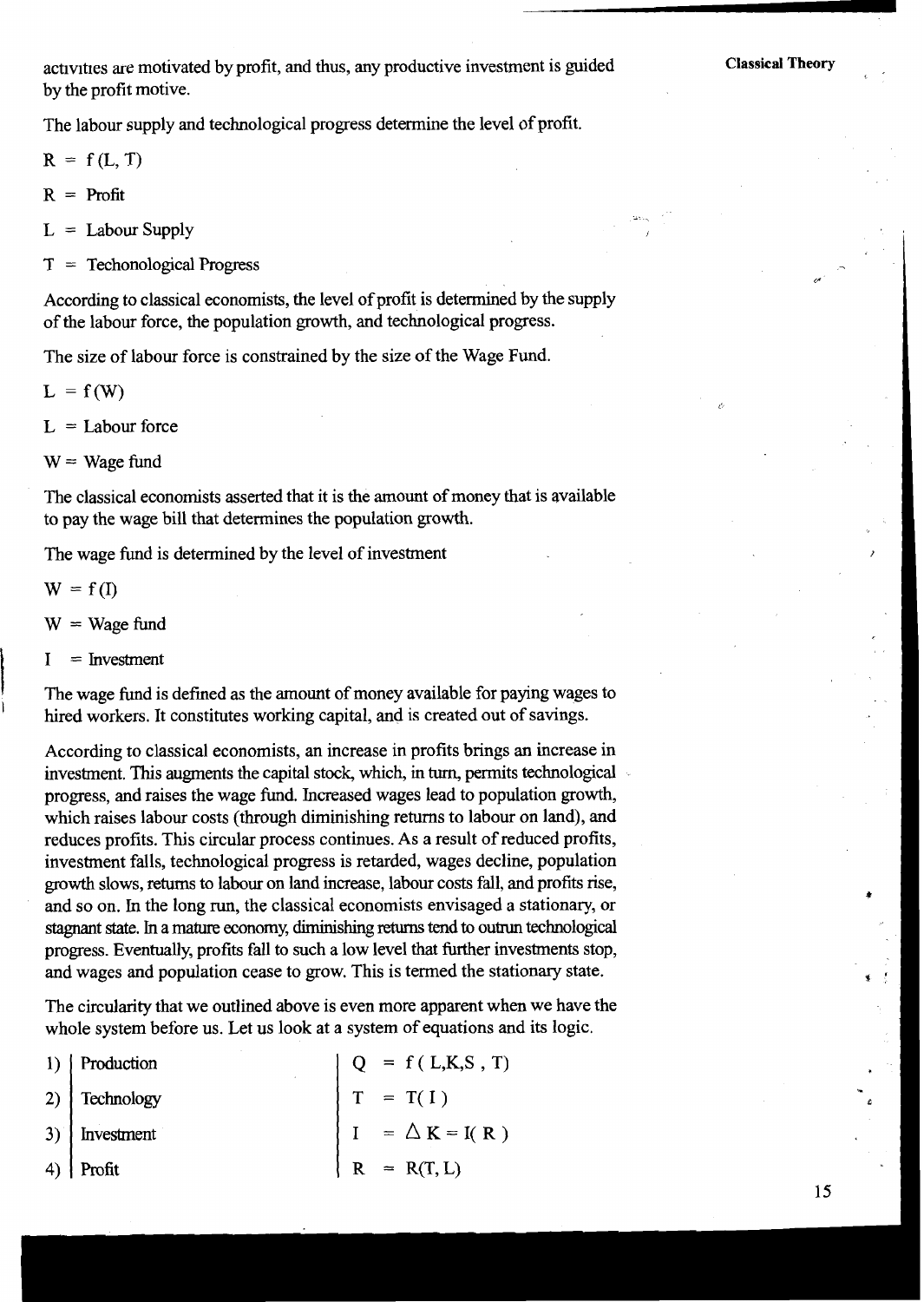| 5) Employment          |                      | $L = L(W)$  |
|------------------------|----------------------|-------------|
| 6)   Wages             |                      | $W = W(1)$  |
| 7) $\int$ Total Output |                      | $Q = R + W$ |
| 8) Wage rate           | $\vert w = wL \vert$ |             |

In order to understand the mechanism of the growth process, let us start with profits which are regarded as the prime movers of an economy. The cause and effect process proceeds as follows:

$$
\triangle R \to \triangle I \to \triangle K \to \triangle T \to \triangle W \to \triangle L \to \triangle R.
$$

**An** increase in profits brings an increase in investment. It permits capitalists to take advantage of the steady flow of improved techniques, and raises the wage fund. This leads to accelerated population growth, which, in turn, causes decreasing returns to labour on the land, thereby raising labour costs, and reducing profits. Contrarily, reduced profits mean reduced investment, retarded technological progress, a diminished wage fund, and the slowing down of population growth.

According to the classical school, when a population is relatively small, returns on land will be high, perhaps even increasing. However, as a population grows, it encounters rapidly diminishing returns. Technological progress takes place at a steady rate, provided enough capital is forthcoming to exploit the opportunities. Thus, in an advanced economy, diminishing returns to land, and the consequent rise in labour costs will outrun effective technological progress. Profit falls, then investment drops, technological progress is retarded, the wage fund ceases to grow, and so population also ceases to grow. Thus, the classical concept of the stationary state is a historical phase, and not just an analytical model. It is essentially a concept of a mature economy. Stagnation results from the natural tendency of profits to fall, and the consequent decline of capital accumulation. The end result of capitalist development is stagnation.

### **1.5 THE RELEVANCE OF CLASSICAL THEORIES TO UNDER DEVELOPED COUNTRIES**

The classical theories of growth are limited in scope and specific in approach. They developed in England at the time of the Industrial Revolution, and suggested policy measures particularly suited to the problems of that period. Coincidentally, classical analysis is found to be useful in examining the growth problems of the present day underdeveloped countries. In fact, no other traditional theory of economic growth has so much relevance to the problems of the underdeveloped countries as classical theory. Most underdeveloped countries, today, experience the classic symptoms of economic stagnation, i.e. population growth, higher labour-land ratio, and low wages. The Lewis' Model of Dualism is an offshoot of classical theory. It is applicable to an underdeveloped economy with two sectors: a subsistence sector, and a capitalist sector. The distinguishing feature of the subsistence sector is the existence of disguised unemployment, which implies zero, or even negative, marginal productivity. Average productivity is very low. The capitalist sector is an advanced sector **16** where capitalists use reproducible capital, and employ wage labour in the productive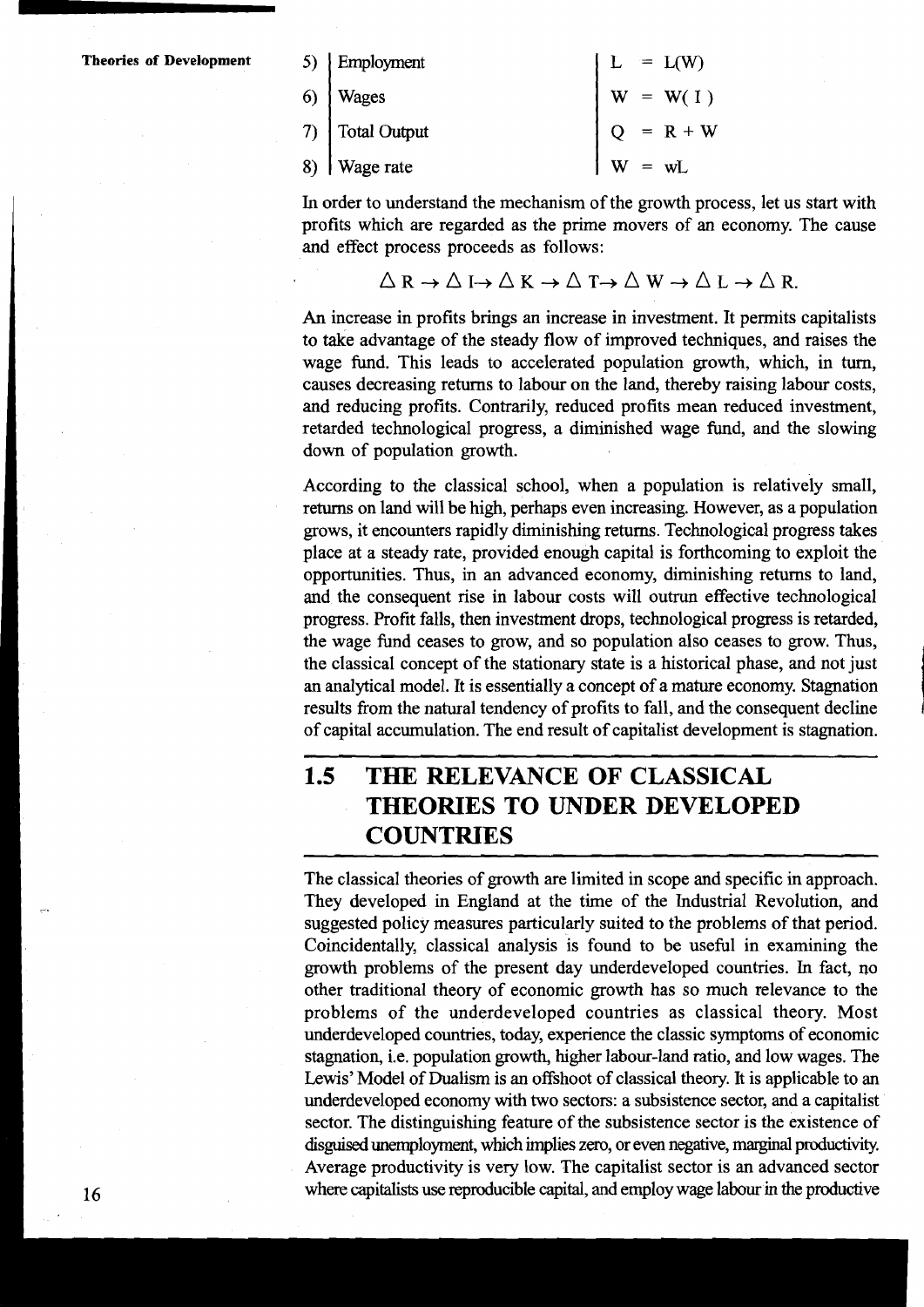process in order to earn profits. **Classical Theory** 

As the capitalist sector expands, it draws labour from the subsistence sector. It is assumed that the subsistence sector is the source of unlimited supply of labour. In other words, there are more workers who are willing to work *than* are demanded at the existing wage rate. The actual wage rate in the capitalist sector is determined by what the workers earn in the subsistence sector. Workers are paid in the subsistence sector with wages that are equal to their average productivity. The producers in the capitalist sector pay higher wages as an incentive for them to leave their traditional areas of work in the subsistence sector. The process of expansion continues until all surplus labour in the subsistence sector is absorbed in the capitalist sector.

### **1.6 A CRITICAL APPRAISAL OF CLASSICAI, THEORIES**

The following are the criticisms of classical theories

- 1) It is a static model as it does not exhibit any sequence. While it looks like a growth model, in a real sense it is not really a growth model.
- 2) The classical model does not emphasize the role of entrepreneurs, who really bring about innovations that lead to capital formation.
- **3)** The classical theory is based on the unrealistic assumption of perfect competition. However, free and fair competition is never found anywhere.
- 4) It ignores the role of the state. State non-action is a highly impractical policy. In today's complex society, state intervention is indispensable.
- 5) It ignores the significant role played by the middle class in modern society. It only recognizes two classes: the capitalist, and the labourer class.
- *6)* It neglects the significant contribution made by technological advancement and modem technical know-how.
- 7) Currently, technological modernization raises labour productivity and total factor productivity. Wages rise, according to the rise in labour efficiency.
- **8)** It is wrong to say that capital accumulation leads to secular stagnation. In reality, it raises the demand for consumer goods, and the share of wages and profits.
- **9)** The Malthusian theory of population and the Ricardian theory of diminishing return have no relevance in the capitalist or socialist countries that have modem technology.
- 10) The wage fund theory is absurd. Wages are never fixed or reducible as the classicists believe. Mill related the wage fund to capital, not national dividend.
- 11) A stationary state is not a likely reality, either for developed countries, or for underdeveloped countries. The stationary state is not necessarily undesirable. Rather, it is a pleasant social stage when people enjoy leisure, luxury, and peace with economic security.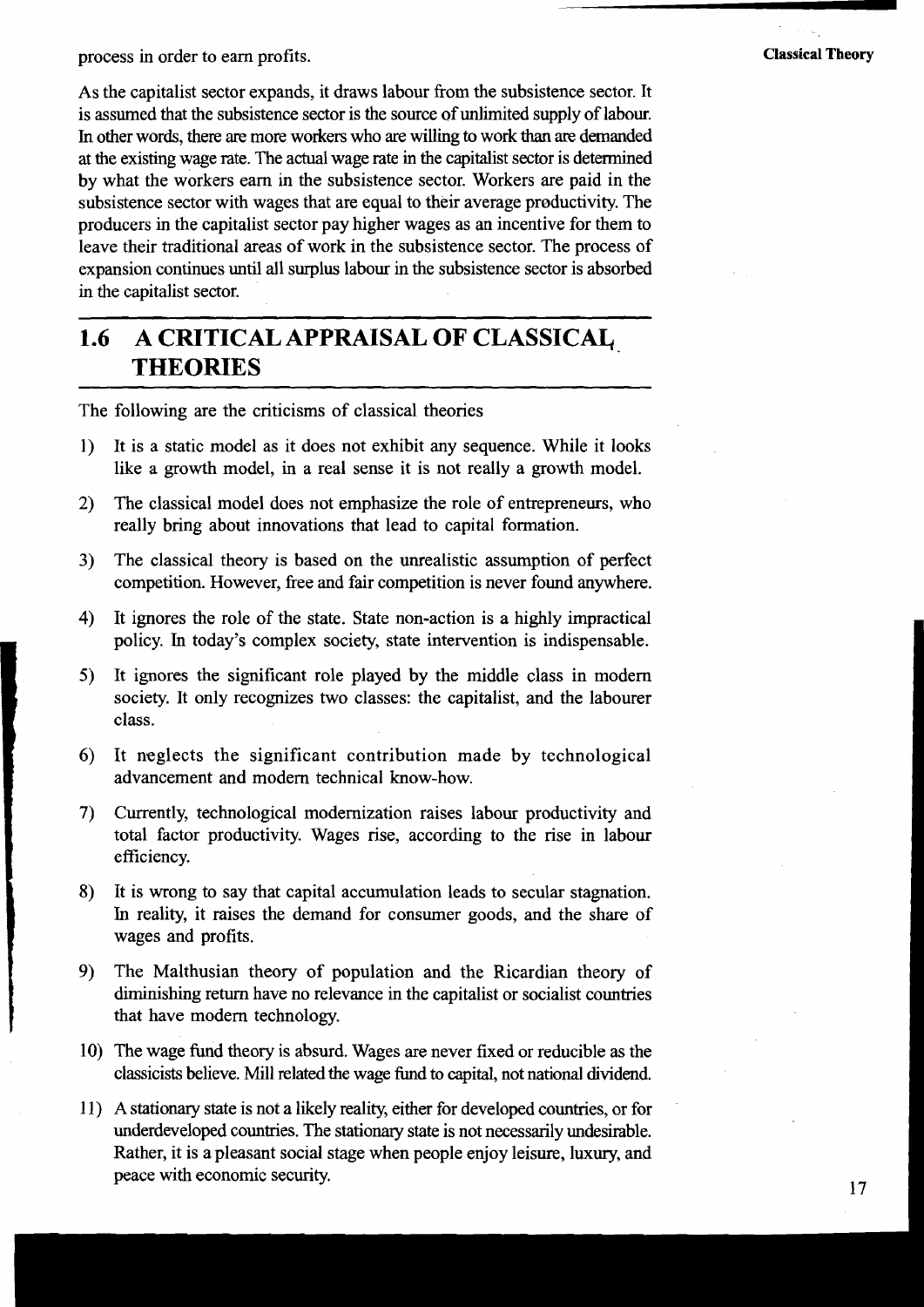- **Theories of Development** 12) Smith also failed to distinguish between the conditions of a static society and those of a dynamic society.
	- **2 3)** Ricardo's real interest was in the theory of distribution, and not in the theory of growth. He did not analyze the problems of employment and cyclical fluctuations.

You have read about the classical theory of growth and development, its relevance to underdeveloped countries and criticisms of classical theories. Now, try and answer the following questions given in the Check Your Progress 3.

#### **Check Your Progress 3**

**Note:** a) Write your answer in about 50 words.<br>b) Check your answers with possible ans

- <sup>1</sup>b) Check your answers with possible answers given at the end of **<sup>I</sup>** the unit.
- **1)** Explain, briefly, the Classical Theory of Economic Growth.

2) Write three important criticisms of classical theory.

### **1.7 LET US SUM UP**

In this unit, we explained the classical theory of economic growth. We studied Smith's model, Ricardo's model and J.S. Mill's theory of development separately. We made a critical appraisal of classical theory, and examined its relevance to the developing countries.

#### **REFERENCES AND SELECTED READINGS**  1.8

Adelman, I. (1961), *Theories of Economic Growth and Development*, Stanford University Press, California.

Dixit, A.K. (1976), Theory of Equilibrium Growth, Oxford University Press, Oxford.

Eltis, W. (2000), The Classical Theory of Economic Growth, 2nd Edition, Palgrave Macmillan.

Higgins, B. (1999), *Economic Development*, Universal Books, New Delhi.

KindIberger, C. P. (1984), *Economic Development*, Mac Graw Hill, Singapore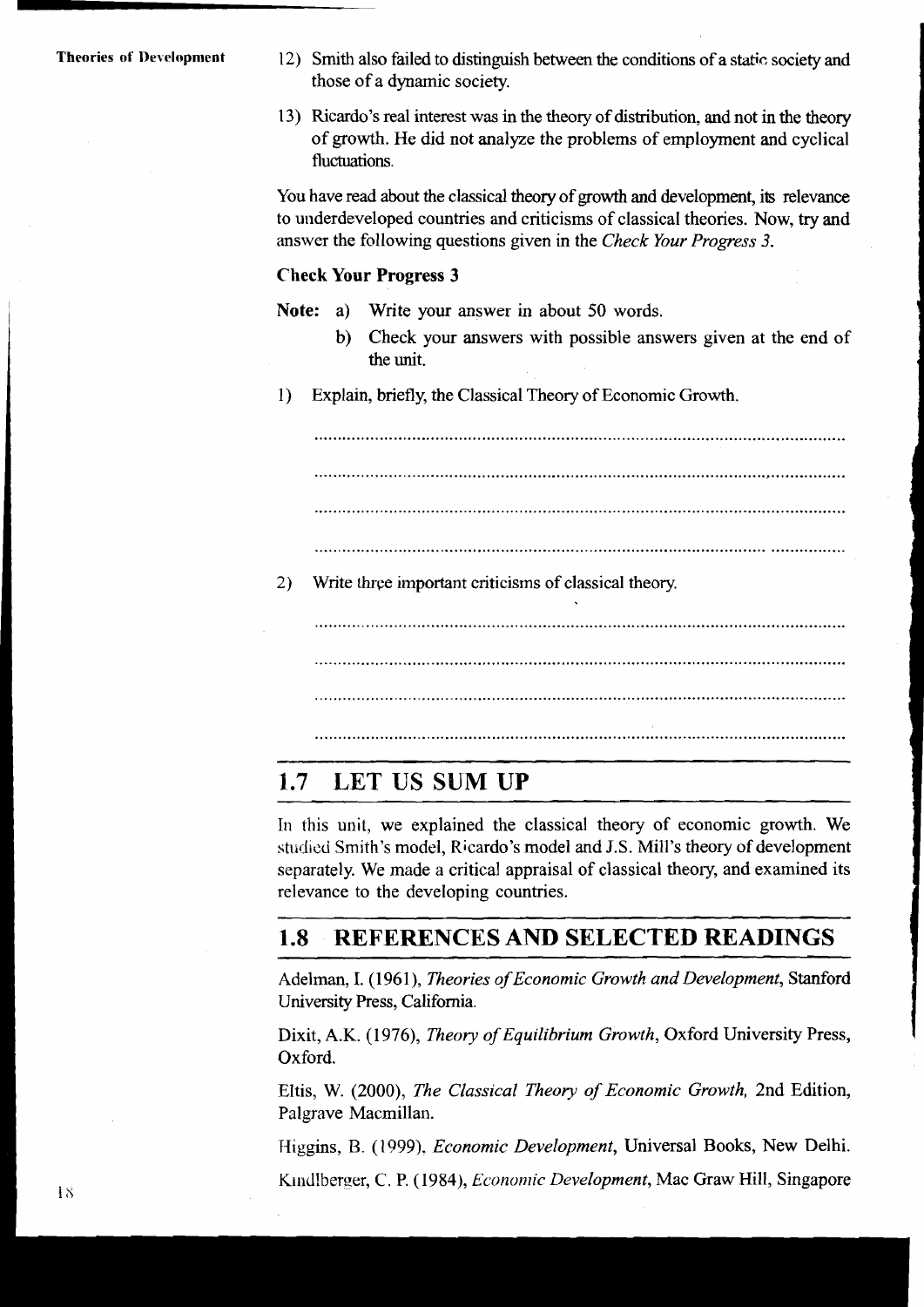Kuznet, S. (1971), Economic Growth of Nations, Harvard University Pres, Cambridge.

Mark, B. (1987), "Classical Economics," The New Palgrave Dictionary of Economics, Vol. 1, pp. 414-45.

Myrdal, G. (1968), Asian Drama, Pantheon, New York.

Samuel H. (1987), Classical Economics, Oxford: Blackwell.

### **1.9 CHECK YOUR PROGRESS-POSSIB1,E ANSWERS**

#### **Check Your Progress 1**

#### **1) Explain the doctrine of laissez-faire**

**Answer:** The doctrine of laissez-faire upholds the idea of economic liberalism. That is, let the natural forces of the economic system work independently, and they will produce results beneficial to both the individual, and to society. Guided by his philosophy of naturalism and optimism, Smith advocated a policy of economic liberty. This policy has both negative and positive arguments. Negative arguments are set against government interference in economic activities, while positive arguments demonstrated the desirability of free trade.

#### **2) Discuss Adam Smith's argument in favour of laissez-faire.**

**Answer:** Smith gave two arguments in support of the doctrine of laissez-faire:

- i) Economic liberty allows for full and free working of the mechanism of the invisible hand in a competitive economy, which ensures the maximum national wealth
- ii) Economic liberty facilitates setting in forces which are responsible for the growth of the wealth of a country over a period of time.

#### **Check Your Prugress 2**

#### **1) Discuss key features of Ricardian theory**

Answer: According to Ricardo, capital accumulation increases the demand for labour by pushing up market wages. Rising wages lead to the growth of population which, in turn, brings wages to the equilibrium level of subsistence minimum. The marginal product (or, total product-lessrent) of capital and labour fall as a consequence of the law of diminishing returns. The relative share of labour (wages) increases and the relative share of capital (profits) falls. In the Ricardian analysis, two more forces determine the pattern of development. They are: the law of population and the law of diminishing returns. The process of **growth** will continue until profits fall to zero. At this stage, capital accumulation stops, and an economy reaches a stationary state.

#### **2) What is Say's Law? Explain.**

**Answer:** Say's law means "Supply creates its own demand". This implies three things: (1) Money is a veil; its only function is to serve